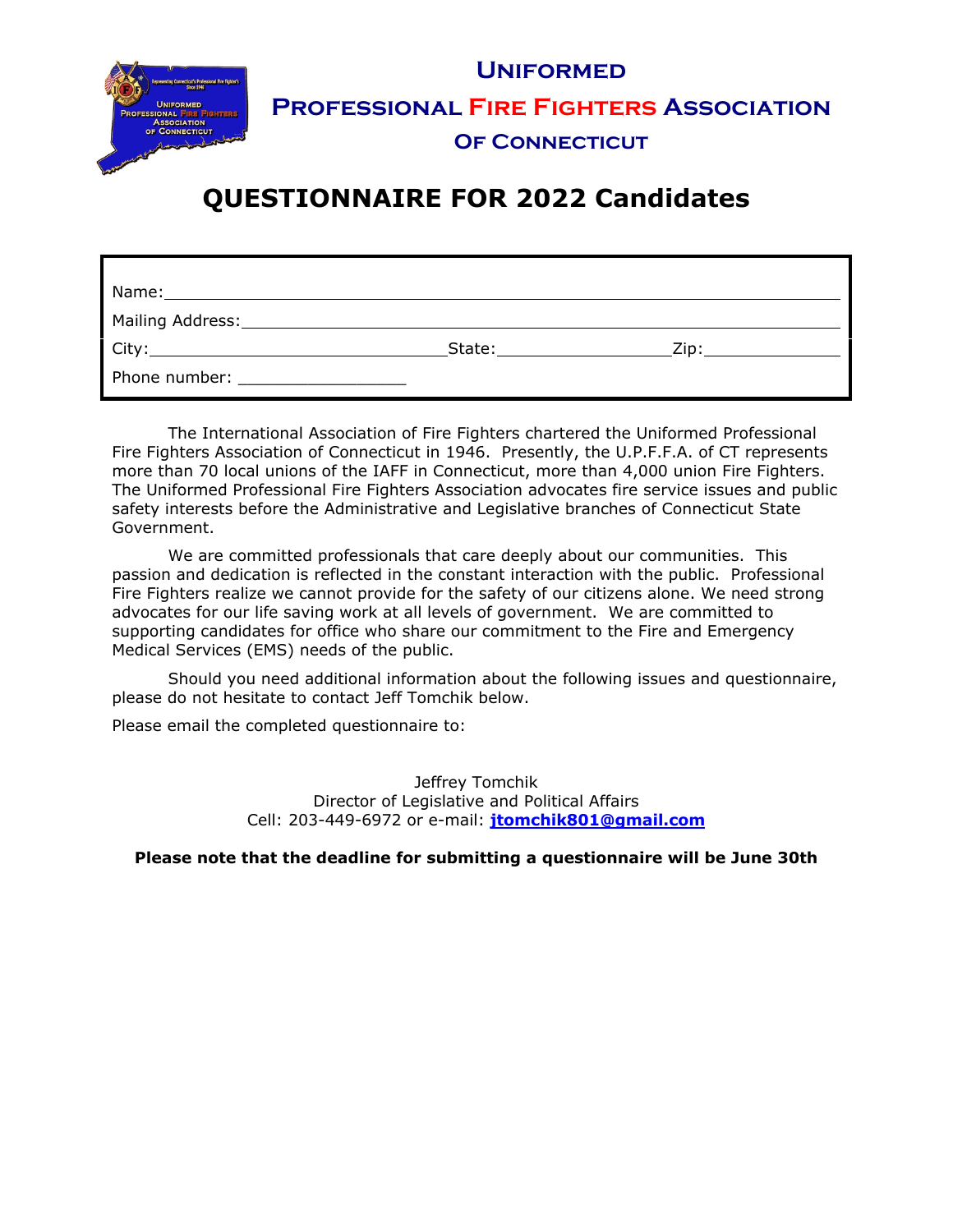### *UNIFORMED PROFESSIONAL FIRE FIGHTERS ASSOCIATION*

Candidate Name  $\qquad \qquad$  Office sought

*(Please HIGHLIGHT appropriate answer for ALL QUESTIONS)* 

1. Collective bargaining and binding arbitration are constantly under attack. In a January 2006 OLR report: Binding Arbitration-Municipal and School Employees, OLR found that Arbiters ruled in favor of management 61% of the time on all issues, 59% for management on wages, and 69% for management on health care. Based upon these facts:

Would you not only support collective bargaining and binding arbitration, but would you speak in public in defense of and further advocate for collective bargaining and binding arbitration rights for all workers?

Please highlight your answers

# **1A. Support 1B. Speak in FAVOR**

2. Cancer has become a very serious issue facing Firefighters today. Firefighters are four times more likely to develop specific cancers than the general public. This is due to the chemical reaction that occurs during combustion of modern-day construction and manufacturing materials. These facts are continually proven through national and international medical studies and have led 48 other states to adopt presumptive Cancer coverage for firefighters.

Would you **advocate** for presumptive coverage of Cancer under Workers' Compensation statutes and speak publicly in defense and further advocate for Cancer protections for firefighters?

Please highlight your answers

# **2A. Introduce**

# **2B. Support**

# **2C. Speak in FAVOR**

3. Would you **OPPOSE** any legislation that is deemed detrimental to firefighters, and speak publicly in opposition to that legislation?

Please highlight your answers

# **3A. Oppose**

# **3B. Speak AGAINST**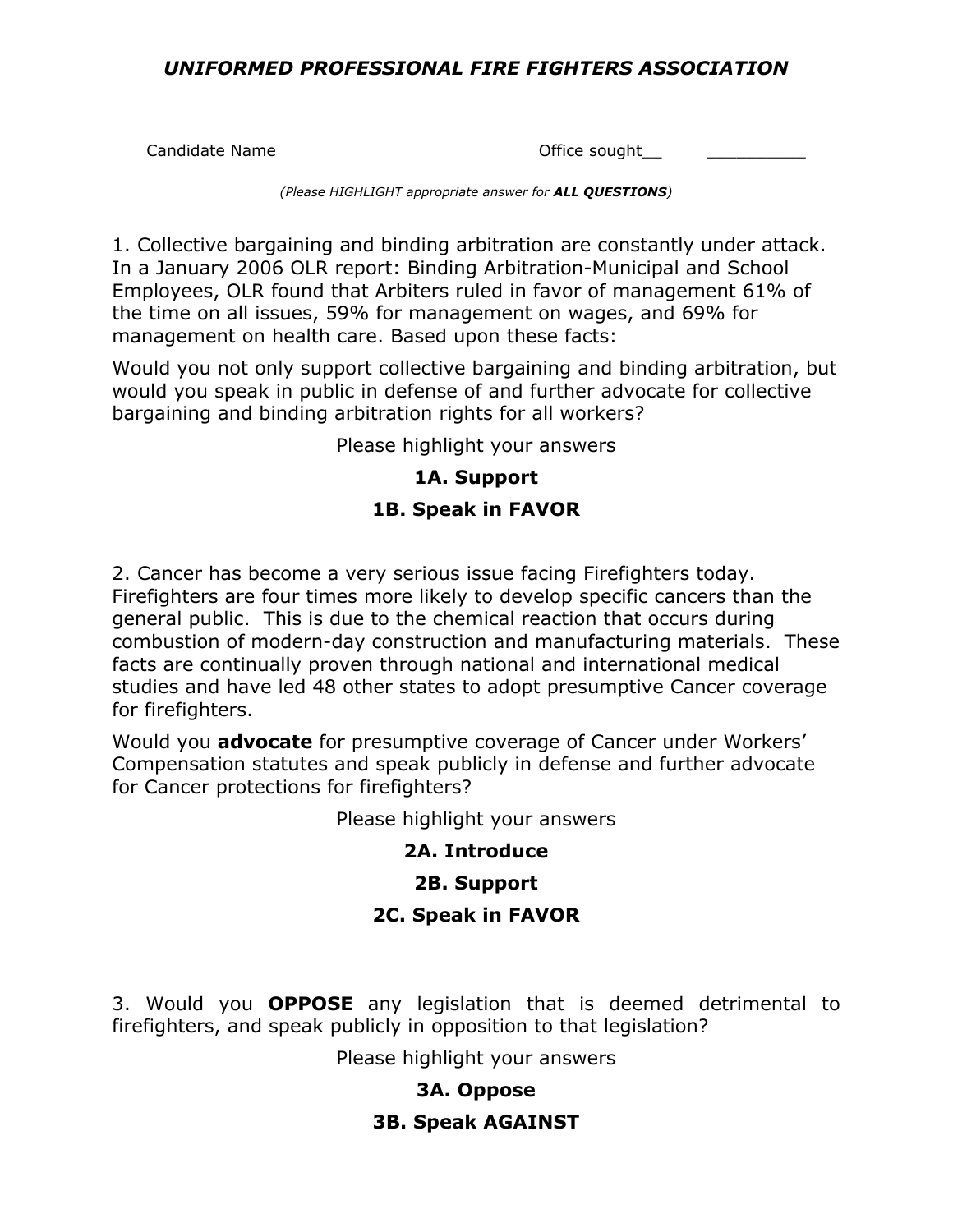4. In 2008, the General Assembly introduced legislation (SB 685 *AN ACT CONCERNING THE CREATION OF A STATE MUNICIPAL FINANCE ASSISTANCE COMMISSION, 2008 Session)* that would give extraordinary powers to Special Review Boards when impaneled to assist municipalities in distress. This bill legalized the abrogation of collective bargaining agreements and the curtailment of collective bargaining as possible remedies for these situations. Would you;

# **SPONSOR - SUPPORT - OPPOSE**

legislation that permits this type of treatment of workers?

5. In 1975, legislation was passed requiring that disputes between management and Fire Fighters be resolved through mediation, fact finding and binding arbitration. This forward-thinking legislation is now being emulated nationally. Unfortunately, the Connecticut Statute has been altered over the years in several significant areas. In 2010 & 2012, proposals were put forth to reduce the Arbitration Panel from three members (*1 Management Advocate, 1 Labor Advocate and 1 Neutral*) to a one (*neutral*) member Panel appointed by the Labor Board, effectively eliminating the equal balance of the current Panel arrangement. Would you;

### **SUPPORT - OPPOSE**

legislation which weakens the current binding arbitration process and/or attempts to implement the 2010/12 proposal?

6. While private pensions are protected from underfunding or poor investing by Employee Retirement Income Security Act of 1974, ERISA, Fire Fighter pensions do not have this kind of protection.

a) Would you;

# **SPONSOR - SUPPORT - OPPOSE**

legislation to create ERISA-like protections and guarantees for municipal and state employee pension systems that would protect Fire Fighter pensions from under funding and fund "raiding"?

b) Would you;

# **SPONSOR - SUPPORT - OPPOSE**

legislation to include Fire Fighter representatives in the decision-making process for investment of pension assets?

7. The State of Connecticut has created a "Hazardous Duty" classification for state employees who receive a pension credit of 2.5% for each year of service. Municipal employees in the Municipal Employees Pension System (MERS) do not. Would you;

# **SPONSOR - SUPPORT - OPPOSE**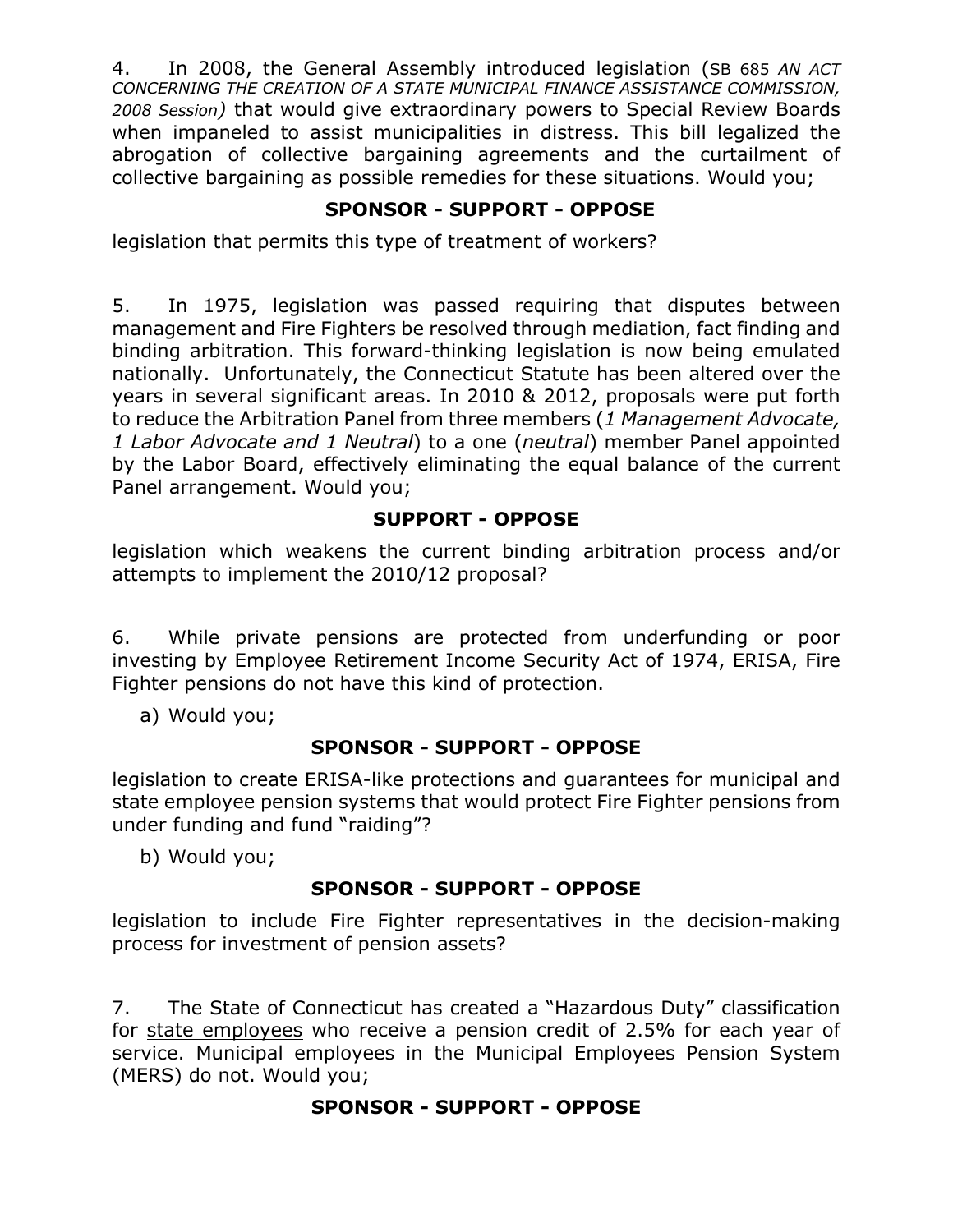legislation to make changes to MERS so as to bring equality to municipal and state employees who work in a hazardous duty classification?

8. Currently, Connecticut Statute vests control of all emergency scenes to the ranking fire department officer on the scene. Would you;

### **SUPPORT - OPPOSE**

changes to the current system?

9. Fire Fighters and Police Officers have had the protections of the Good Samaritan Laws for many years. Would you

#### **SUPPORT - OPPOSE**

maintaining the current law?

10. Connecticut Urban Search and Rescue Team (**US&R**), Connecticut Task Force 1 (**CT-TF1**) was developed to maintain the highest level of skills and capabilities required when deployed to natural or man-made disasters and is made up of both Professional and volunteer fire fighters from around the state from many different fire departments. The team has been deployed by the Governor numerous times over the last ten years. These deployments can include hurricanes, collapsed structures, floods, lost persons, conflagrations, explosions, earthquakes, or the use of weapons of mass destruction that are beyond the resources and capability of local emergency services. The Department of Homeland Security has provided over 7 million dollars in equipment located at Hartford's Brainard Airport.

The team has been deployed to: New London: Top Off 3- full response, Hartford; building collapse- full response, Colchester; building collapse- full response, Shelton: mud slide - IAT only, Derby: roof collapse IAT only, Shelton: partial building collapse; IAT, recon, two trucks, Middletown; Kleen Energy- Full activation, Middletown: North Main St. - IAT and first truck, Middletown; Main St. building collapse - full activation, Plainville; building collapse - IAT, recon, two trucks, Waterbury; building collapse; IAT recon, five trucks, Milford; building collapse - cancelled in route, Monroe; missing person - full response, East Haddam; missing person - full response, Ridgefield; two missing children - full response, Somers; Well recovery; IAT, recon and two trucks, East Haven; multiple building collapses - full activation.

The team coordinates and works under the on-scene Incident Commander to protect lives, stabilize emergency incidents and preserve property.

Would you;

### **SUPPORT - OPPOSE**

continuing support to this critical emergency response team?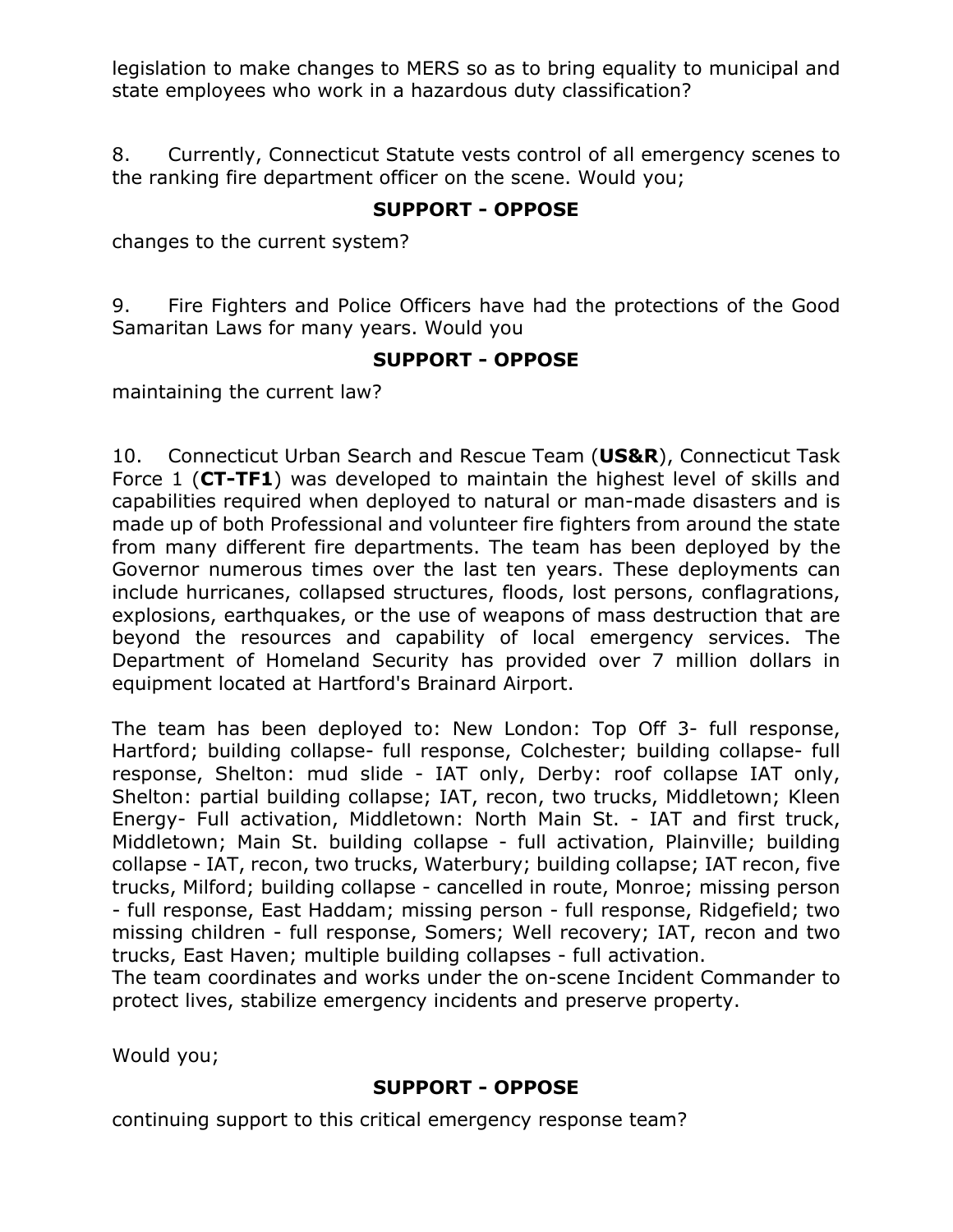11. Every year there is a battle to adequately fund the regional fire training schools. These schools provide critical training for our fire service personnel. Would you

### **SPONSOR - SUPPORT – OPPOSE**

legislation that would create a Connecticut Fire Safety Fund by adding a surcharge to all homeowner, rental, and commercial property insurance to fund the operating budgets of the schools and provide training free of charge to fire service personnel?

12. The **American Arbitration Association** (**AAA**) is a private enterprise in the business of arbitration, and one of several arbitration organizations that administers arbitration proceedings. The AAA also administers mediation and other forms of alternative dispute resolution.

Several municipalities have been pushing for a change in their employee collective bargaining agreements that would utilize **AAA** instead of the **Connecticut State Board of Mediation and Arbitration**. Utilizing AAA's services for arbitration is prohibitively more expensive than the \$200 filing fee charged by the State Board of Mediation and Arbitration and is seen by many IAFF local unions as management's mechanism to frustrate grievance filings by dramatically increasing the costs.

Would you;

### **SUPPORT - OPPOSE**

protecting local union's right to arbitration by the Connecticut State Board of Mediation and Arbitration?

13. During the 2017 Session of the General Assembly, several members of various government and public safety agencies worked to create the FireFighter Cancer Relief Fund to support wage replacement and assist with medical costs for firefighters that incur Cancer in the line of duty. The funding mechanism for the FFCRF was ruled unconstitutional and this requires annual lobbying to secure funding from the budget, which is woefully underfunded.

(a) Would you support the annual funding and expanding of benefits of the FFCRF?

### **YES – NO**

If yes, please expand on this answer below.

(b) Would you identify and advocate for a mechanism to capture annual revenues in order to maintain the fund?